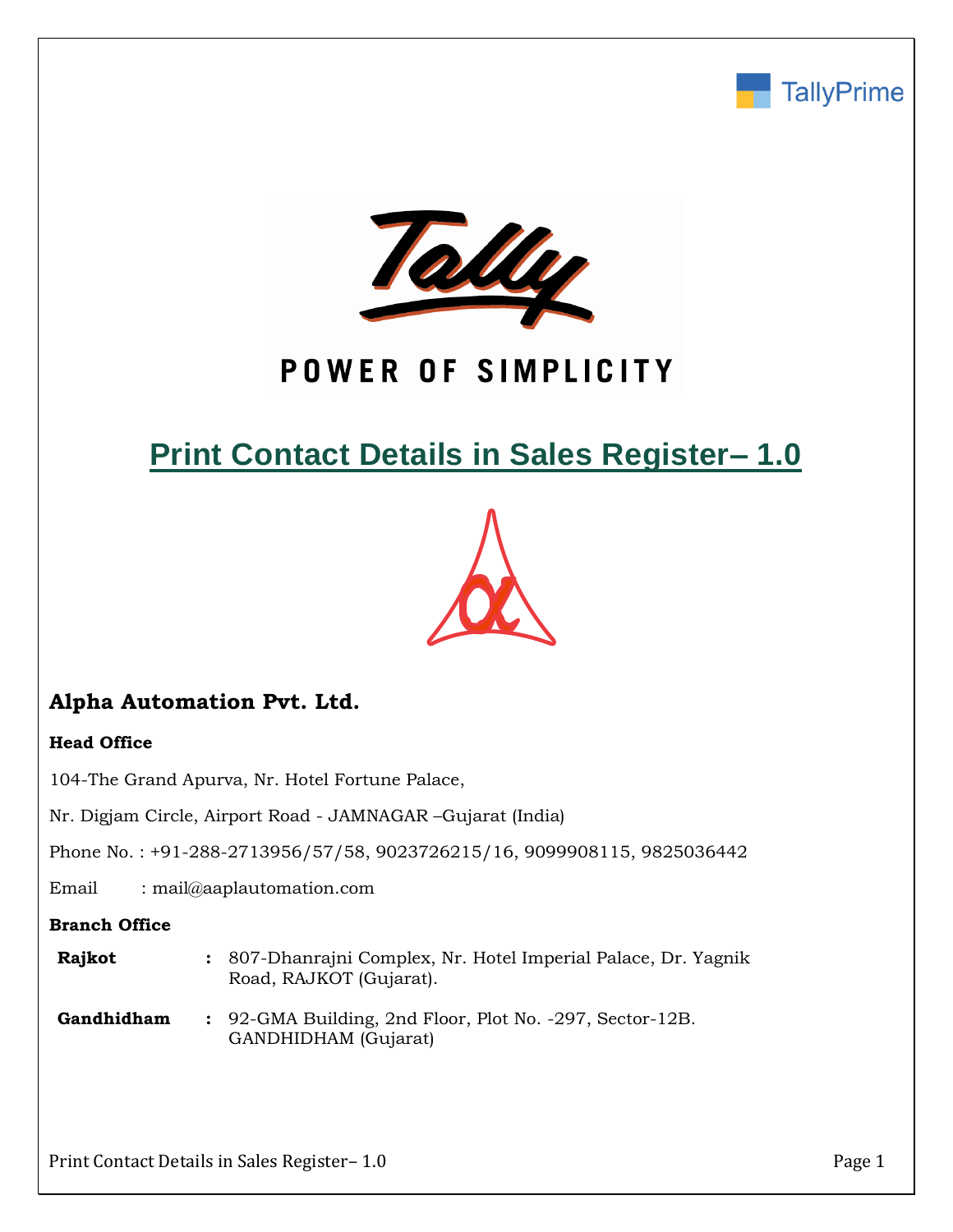

© 2020 Alpha Automation Pvt. Ltd. All rights reserved.

Tally, Tally 9, Tally9, Tally.ERP, Tally.ERP 9, Shoper, Shoper 9, Shoper POS, Shoper HO, Shoper 9 POS, Shoper 9 HO, TallyDeveloper, Tally.Server 9, Tally Developer, Tally. Developer 9, Tally.NET, Tally Development Environment, TallyPrime, TallyPrimeDeveloper, TallyPrime Server, Tally Extender, Tally Integrator, Tally Integrated Network, Tally Service Partner, TallyAcademy & Power of Simplicity are either registered trademarks or trademarks of Tally Solutions Pvt. Ltd. in India and/or other countries. All other trademarks are properties of their respective owners.

Version: Alpha Automation Pvt. Ltd. / Print Contact Details in Sales Register/1.0/ Oct-2020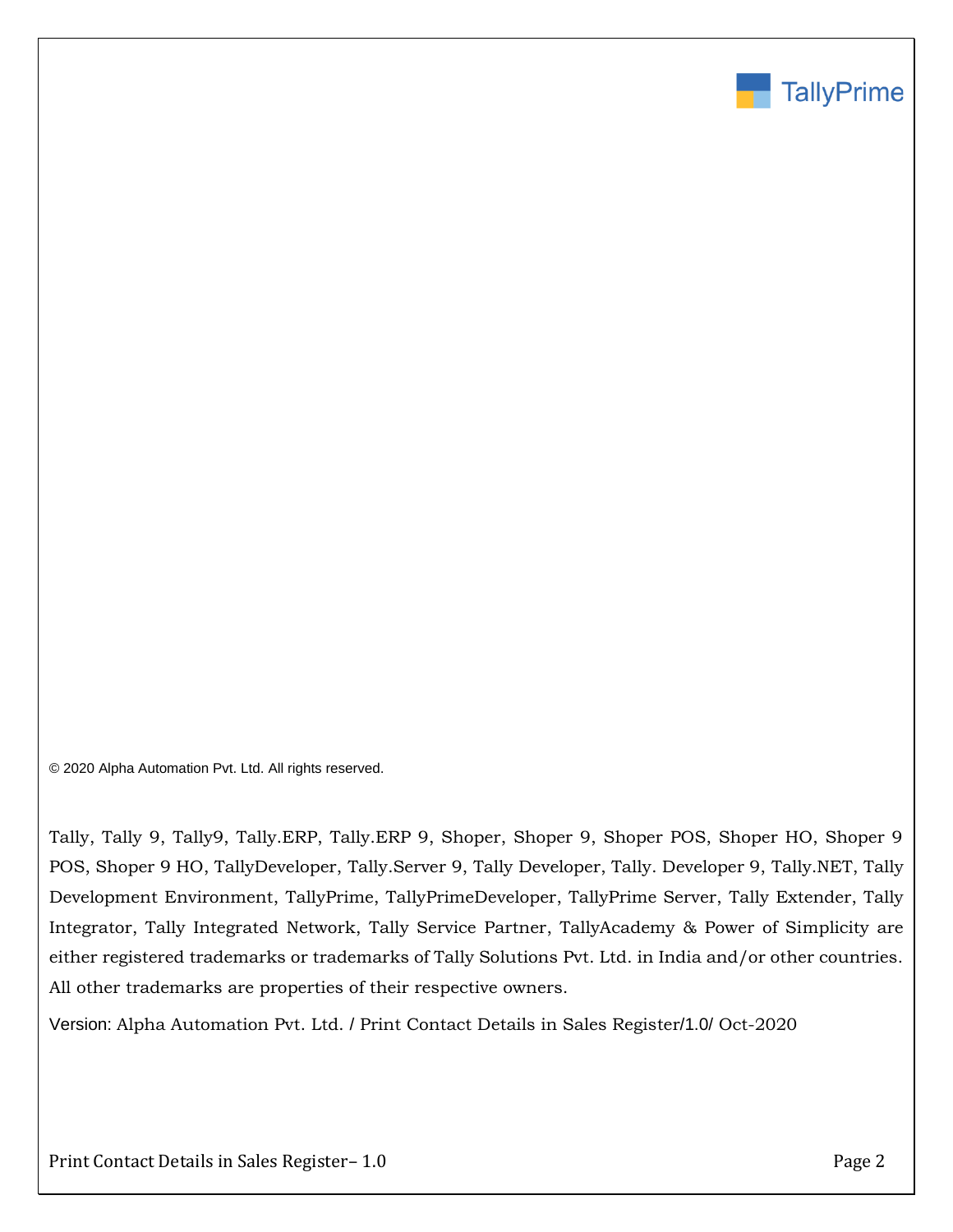

# **Print Contact Details in Sales Register-1.0**

## **Introduction**

This module facilitates the user to Print contact details in Sales Register.

## **Benefits**

• User gets Contact details in Columnar Report.

## **What's New?**

• Compatible with TallyPrime

## **Important!**

Take back up of your company data before activating the Add-on.

Once you try/purchase an Add-on, follow the steps below to configure the Add-on and use it.

### **Installation**

- 1. Copy the TCP file in TallyPrime Folder.
- 2. Gateway of Tally  $\rightarrow$  F1 (Help) $\rightarrow$  TDL & Add-on  $\rightarrow$  F4 (Manage Local TDL)  $\rightarrow$  Select Yes in Load TDL on Startup and give the file name of TCP File. After pressing the Enter Key will show TDL Status which should be as Loaded.

### **System requirements:**

No additional hardware / software infrastructure is required for executing and operation this applications module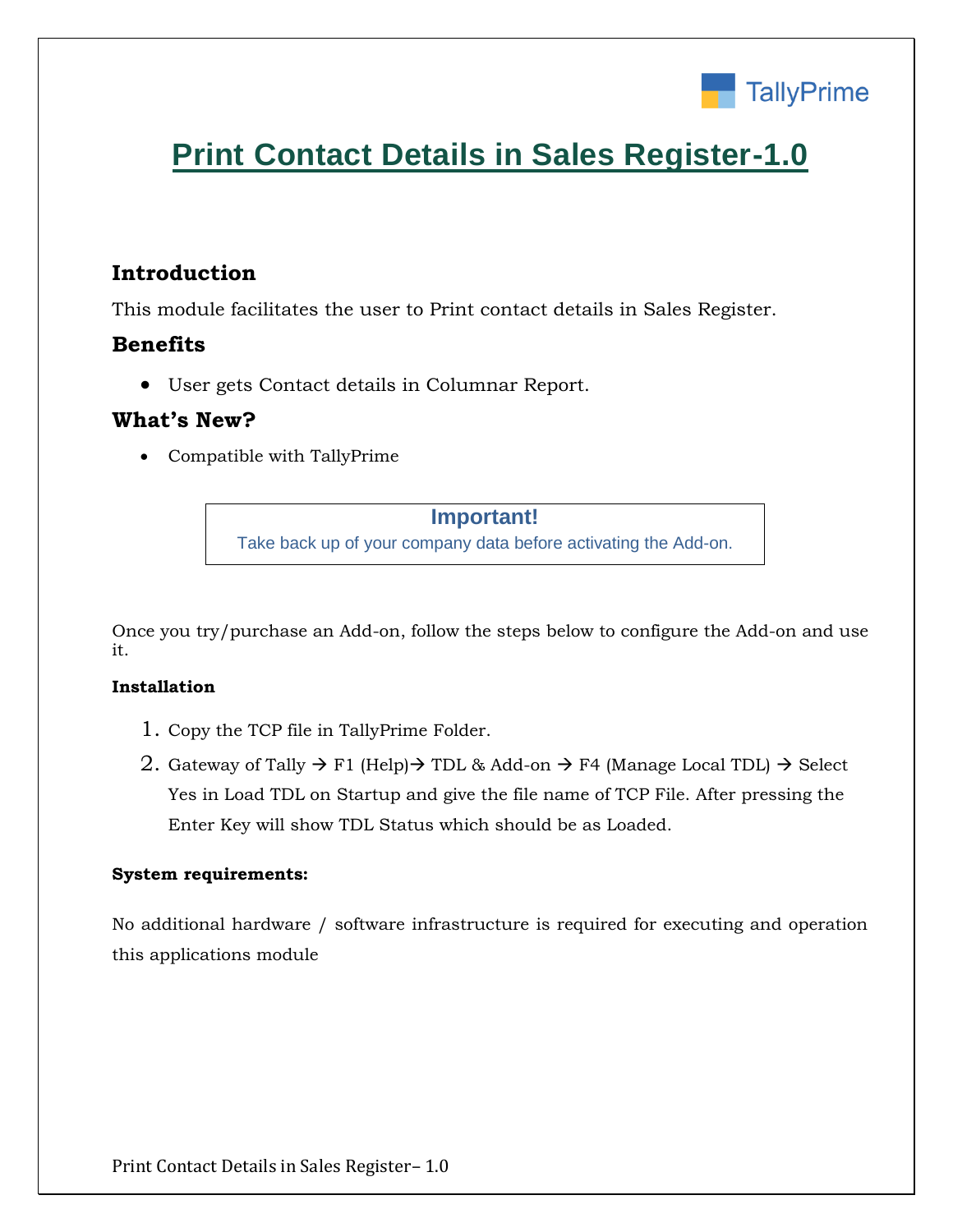

### **1. Activate the Add-on.**

### *For TallyPrime Release 1.0*

Go to **Gateway of Tally** → **F1: Help** → **TDL & Add-On** → **F6: Add-On Features**. Alternatively, you may press **CTRL + ALT + T** from any menu to open TDL Management report and then press **F6: Add-On Features**

Set "**Yes**" to the option "**Print Contact Details in Sales Register?**"

| <b>Add-On Features</b>                        |          |
|-----------------------------------------------|----------|
| Print Contact Details in Sales Register ? Yes |          |
|                                               |          |
|                                               |          |
|                                               |          |
|                                               |          |
|                                               |          |
|                                               |          |
|                                               |          |
|                                               |          |
|                                               |          |
|                                               | Accept ? |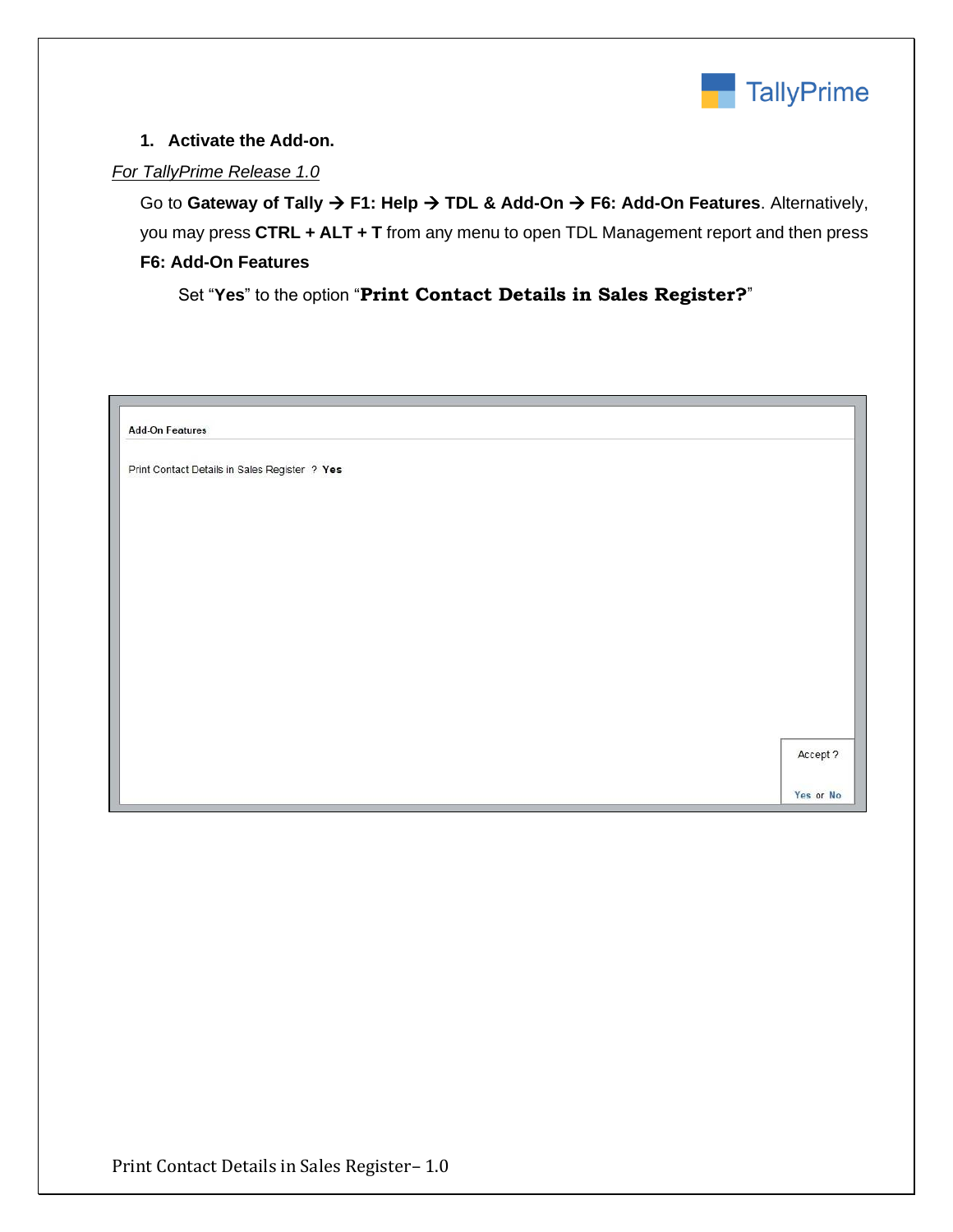

#### **Detailed User Guide:**

**1. Navigate through Display → Account Books →Sales Register → Press F8 for Columnar Report.**

| Company: Smart Solutions              |                |
|---------------------------------------|----------------|
| for Sales                             |                |
| Show party's address                  | $\blacksquare$ |
| <b>Show Contact Details</b>           | ? Yes          |
| Show voucher type                     | Yes            |
| Show voucher number                   | Yes            |
| Show voucher reference number         | <b>No</b>      |
| Show consignee/buyer name             | : No           |
| Show party's GSTIN/UIN                | No             |
| Show party's tax registration number  | : No           |
| Show service tax registration number: | No             |
| Show PAN                              | N <sub>O</sub> |
| Show CST number                       | No             |
| Show voucher narration                | <b>No</b>      |
| Show order details                    | <b>No</b>      |
| Show receipt/despatch details         | N <sub>O</sub> |
| Show import/export details            | <b>No</b>      |
| Show shipping details                 | <b>No</b>      |
| Show port code                        | <b>No</b>      |
| Show quantity details                 | Yes            |
| Show using alternate units            | Yes            |
| Show rate details                     | Yes            |
| Show item value                       | Yes            |
| Show ledger amounts with Dr/Cr        | : Yes          |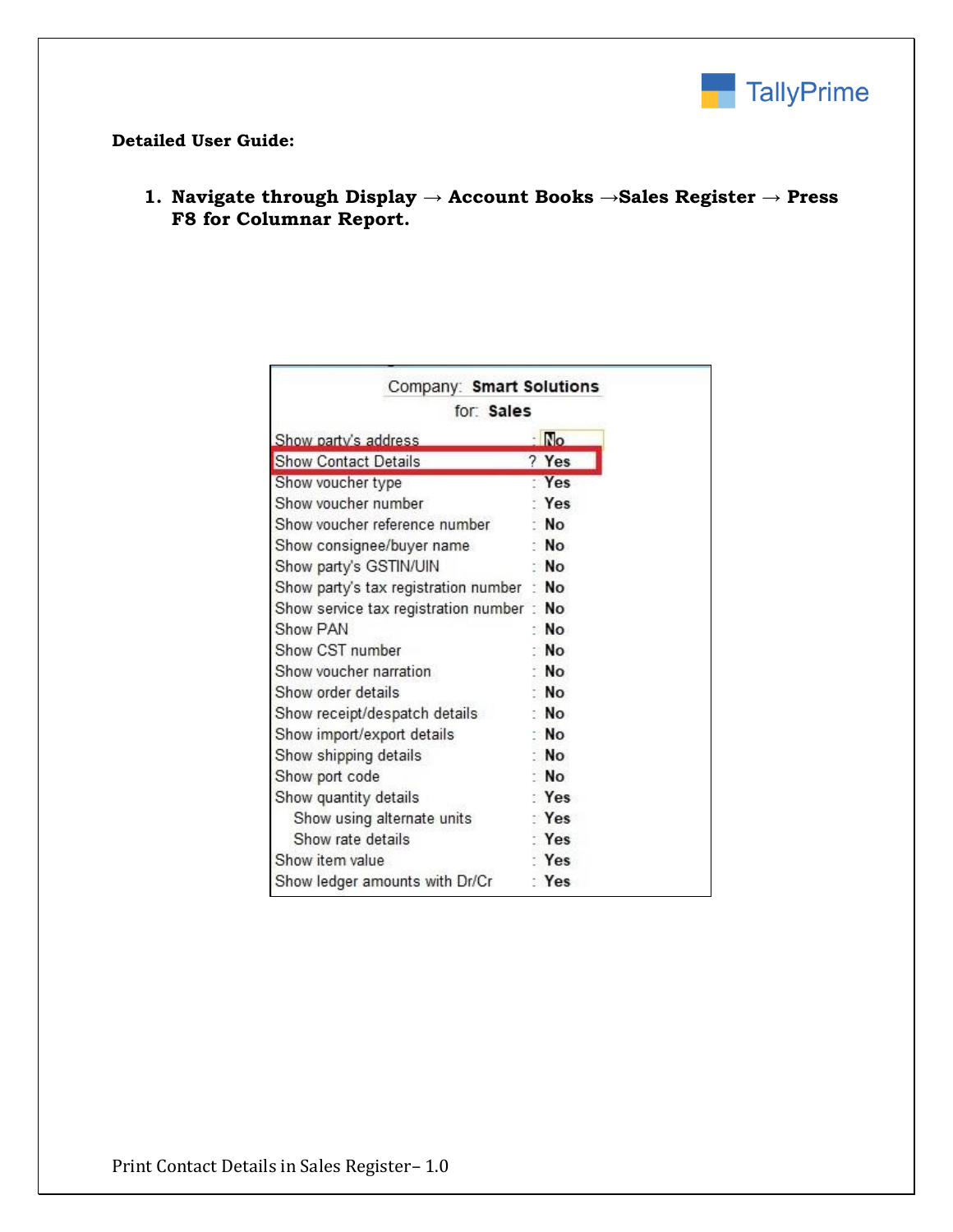

# **2. Navigate thru Display → Account Books → Sales Register → Press F8 and Set "Yes**" **in "Show Contact Details?"**

| <b>Voucher Register</b><br><b>Smart Solutions</b><br><b>List of All Sales Vouchers</b> |                              |                |            |           |                         |                 |                |               |           |               |              | F <sub>2</sub> : Date<br>F3: Company |                  |                        |
|----------------------------------------------------------------------------------------|------------------------------|----------------|------------|-----------|-------------------------|-----------------|----------------|---------------|-----------|---------------|--------------|--------------------------------------|------------------|------------------------|
|                                                                                        |                              |                |            |           |                         |                 |                |               |           |               | For 2-Apr-20 |                                      |                  |                        |
| Date                                                                                   | Particulars                  | Contact Person | Mobile No. | Phone No  | Email                   | Voucher<br>Type | Voucher<br>No. | Quanti-<br>ty | Alt Units | Rate          | Value        | Gross Total                          | Sales            | F4: Voucher Type       |
|                                                                                        |                              |                |            |           |                         |                 |                |               |           |               |              |                                      |                  |                        |
|                                                                                        |                              |                |            |           |                         |                 |                |               |           |               |              |                                      | 2 <sub>b</sub>   |                        |
|                                                                                        | 2-Apr-20 Meana Infotech      | Vijaybhai      | 8574961293 | 895632693 |                         | Sales           | 16             | 2 Nos         |           | 500.00/Nos    | 1.000.00     | 1.250.00 Dr                          | 1,000.00 Cr      |                        |
|                                                                                        | 2-Apr-20 Civika Enterprise   | Manishbhai     | 8956327489 | 8956321   | Civika@gmail.com        | Sales           | 17             | 5 Nos         |           | 700.00/Nos    | 3,500.00     | 4.375.00 Dr                          | 3,500.00 Cr      | E <sub>R</sub>         |
|                                                                                        | 2-Apr-20 Megna Infotech      | Vijaybhai      | 8574961293 | 895632693 |                         | Sales           | 18             | 2 Nos         |           | 10.000.00/Nos | 20,000.00    | 25,000.00 Dr                         | 20.000.00 Cr     |                        |
|                                                                                        | 2-Apr-20 Megna Infotech      | Vijaybhai      | 8574961293 | 895632693 |                         | Sales           | 19             | 4 Nos         |           | 1.340.00/Nos  | 5,360.00     | 6.700.00 Dr                          | 5.360.00 Cr      | F7: Show Profit        |
|                                                                                        | 2-Apr-20 Geeta Machine Tools | Maheshbhai     | 984796235  | 89574631  | Geeta.123@gmail.com     | Sales           | 20             | 1 Nos         |           | 20,000.00/Nos | 20,000.00    | 25,000.00 Dr                         | 20.000.00 Cr     |                        |
|                                                                                        | 2-Apr-20 Shruti Solutions    |                |            |           |                         | Sales           | 21             | 2 Nos         |           | 5.000.00/Nos  | 10,000.00    | 12,500.00 Dr                         | 10,000.00 Cr     | F8: Columnar           |
|                                                                                        | 2-Apr-20 Megna Infotech      | Vijaybhai      | 8574961293 | 895632693 |                         | Sales           | 22             | 27 Nos        |           | 338.98/Nos    | 9,152.50     | 11.440.62 Dr                         | 9.152.50 Cr      |                        |
|                                                                                        | 2-Apr-20 Maruti Infotech     | Kapilbhai      | 9745128596 | 8956231   | tdl2@aaplautomation.com | Sales           | 23             | 1 Nos         |           | 25,000,00/Nos | 25,000.00    | 31.250.00 Dr                         | 25,000.00 Cr     |                        |
|                                                                                        | 2-Apr-20 Megna Infotech      | Vijaybhai      | 8574961293 | 895632693 |                         | Sales           | 24             | 3 Nos         |           | 6.133.33/Nos  | 18,400.00    | 23,000.00 Dr                         | 18,400.00 Cr F10 |                        |
|                                                                                        | 2-Apr-20 Megna Infotech      | Vijaybhai      | 8574961293 | 895632693 |                         | Sales           | 25             | 2 Nos         |           | 20,000.00/Nos | 40,000.00    | 50,000.00 Dr                         | 40.000.00 Cr     |                        |
|                                                                                        | 2-Apr-20 Mahavir Brothers    |                |            |           |                         | Sales           | 26             | 12 Nos        |           | 916.67/Nos    | 11,000.00    | 13,750.00 Dr                         | 11,000.00 Cr     |                        |
|                                                                                        | 2-Apr-20 Darshit Solutions   |                |            |           |                         | Sales           | 27             | 1 Nos         |           | 10,000.00/Nos | 10,000.00    | 12,500.00 Dr                         | 10,000.00 Cr     | <b>Basis of Values</b> |
|                                                                                        | 2-Apr-20 Geeta Machine Tools | Maheshbhai     | 984796235  | 89574631  | Geeta.123@gmail.com     | Sales           | 28             |               |           |               | 6.992.00     | 8.740.00 Dr                          | 6.992.00 Cr      |                        |
|                                                                                        | 2-Apr-20 Darshit Solutions   |                |            |           |                         | Sales           | 29             |               |           |               | 55,000.00    | 68,750.00 Dr                         | 55,000.00 Cr     | H: Change View         |
|                                                                                        | 2-Apr-20 Geeta Machine Tools | Maheshbhai     | 984796235  | 89574631  | Geeta.123@gmail.com     | Sales           | 30             | 2 Nos         |           | 22,500.00/Nos | 45,000.00    | 56,250.00 Dr                         | 45,000.00 Cr     |                        |
|                                                                                        | 2-Apr-20 Maruti Infotech     | Kapilbhai      | 9745128596 | 8956231   | tdl2@aaplautomation.com | Sales           | 31             |               |           |               | 28,000.00    | 35,000.00 Dr                         | 28.000.00 Cr     | J: Exception Reports   |
|                                                                                        | 2-Apr-20 Darshan Enterprise  | Kishorbhai     | 9874527496 | 874899623 | Darshan.123@gmail.com   | Sales           | 32             | 1 Nos         |           | 500.00/Nos    | 500.00       | 625.00 Dr                            | 500.00 Cr        |                        |
|                                                                                        | 2-Apr-20 Darshan Enterprise  | Kishorbhai     | 9874527496 | 874899623 | Darshan. 123@gmail.com  | Sales           | 33             | 1 Nos         |           | 500.00/Nos    | 500.00       | 625.00 Dr                            | 500.00 Cr        |                        |
|                                                                                        | 2-Apr-20 Megna Infotech      | Vijaybhai      | 8574961293 | 895632693 |                         | Sales           | 34             | 2 Nos         |           | 1.000.00/Nos  | 2,000.00     | 2.500.00 Dr                          | 2.000.00 Cr      |                        |
|                                                                                        | 2-Apr-20 Megna Infotech      | Vijaybhai      | 8574961293 | 895632693 |                         | Sales           | 35             | 10 Nos        |           | 500.00/Nos    | 5.000.00     | 6.250.00 Dr                          | 5.000.00 Cr      |                        |
|                                                                                        | 2-Apr-20 Megna Infotech      | Viiavbhai      | 8574961293 | 895632693 |                         | Sales           | 36             | 2 Nos         |           | 10.000.00/Nos | 20,000.00    | 25,000.00 Dr                         | 20,000.00 Cr     |                        |
|                                                                                        | 2-Apr-20 Mahavir Brothers    |                |            |           |                         | Sales           | 37             | 4 Nos         |           | 10.000.00/Nos | 40,000.00    | 50,000.00 Dr                         | 40.000.00 Cr     |                        |
|                                                                                        | 2-Apr-20 Shruti Solutions    |                |            |           |                         | Sales           | 38             | 2 Nos         |           | 10.000.00/Nos | 20,000.00    | 25,000.00 Dr                         | 20.000.00 Cr     |                        |
|                                                                                        | 2-Apr-20 Mahavir Brothers    |                |            |           |                         | Sales           | 39             | 2 Nos         |           | 1,000.00/Nos  | 2,000.00     | 2,500.00 Dr                          | 2.000.00 Cr      |                        |
|                                                                                        | 2-Apr-20 Manali Enterprise   |                |            |           |                         | Sales           | 40             | 2 Nos         |           | 1,000.00/Nos  | 2.000.00     | 2,500.00 Dr                          | 2.000.00 Cr      |                        |
|                                                                                        | 2-Apr-20 Meana Infotech      | Vijaybhai      | 8574961293 | 895632693 |                         | Sales           |                | 1 Nos         |           | 2.000.00/Nos  | 2.000.00     | 2,500.00 Dr                          | 2.000.00 Cr      |                        |
|                                                                                        | 2-Apr-20 Geeta Machine Tools | Maheshbhai     | 984796235  | 89574631  | Geeta.123@gmail.com     | Sales           | 42             | 1 Nos         |           | 25,000.00/Nos | 25,000.00    | 31.250.00 Dr                         | 25,000.00 Cr     |                        |
|                                                                                        | 2-Apr-20 Kinjal Enterprise   |                |            |           |                         | Sales           | 43             | 10 Nos        |           | 490.00/Nos    | 4.900.00     | 6.125.00 Dr                          | 4.900.00 Cr      |                        |
|                                                                                        | 2-Apr-20 Kinjal Enterprise   |                |            |           |                         | Sales           | 44             | 2 Nos         |           | 15.000.00/Nos | 30,000.00    | 37,500.00 Dr                         | 30.000.00 Cr     |                        |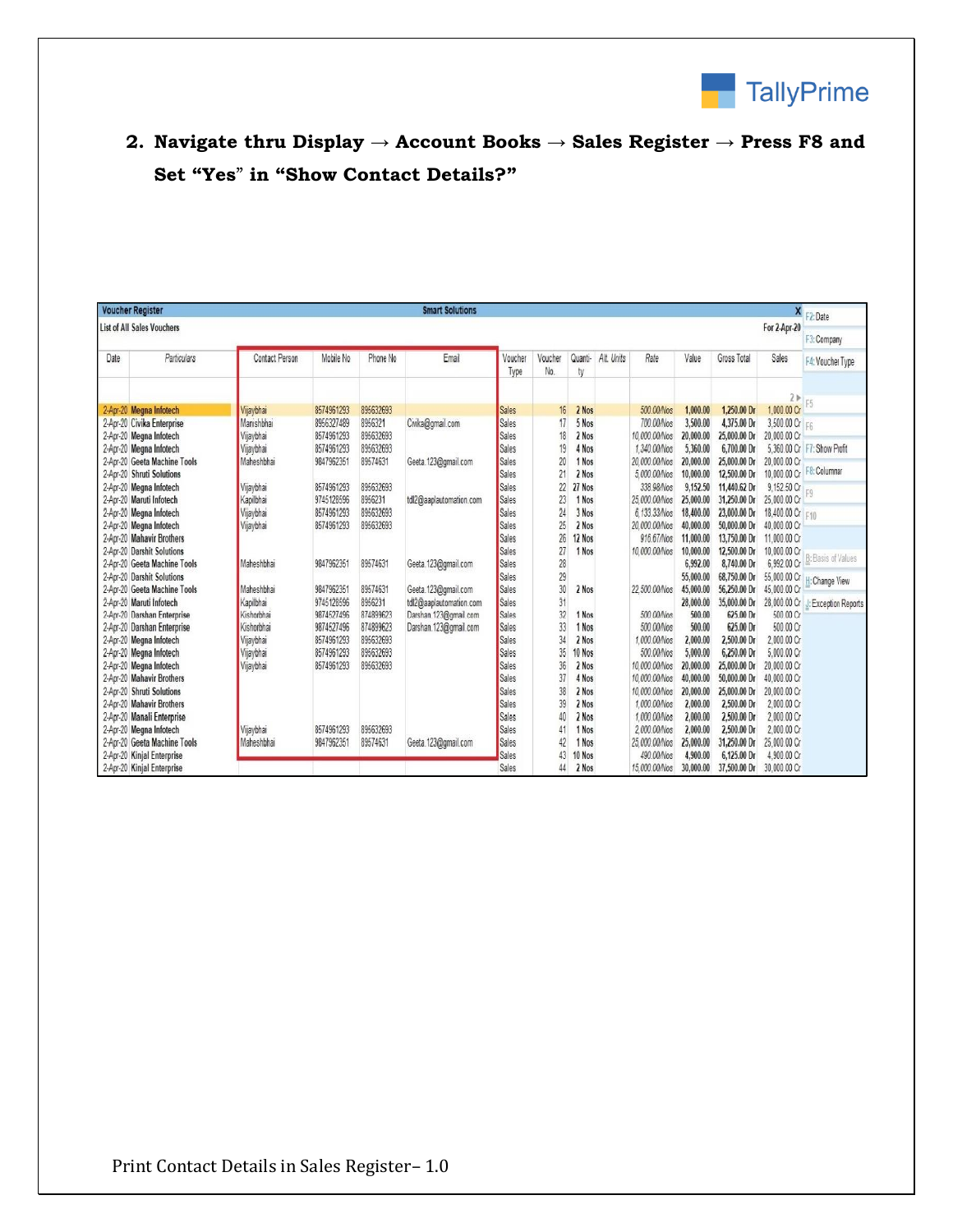

# FAQ

#### **Which version/release of TallyPrime does the add-on support?**

This add-on will work only from TallyPrime Release 1.0 onwards.

#### **How will I get support for this add-on?**

For any functional support requirements please do write to us on mail@aaplautomation.com or call us at +91-288-2713956/57/58, +91-9023726215/16, 9099908115, 9825036442.

## **If I need some enhancements / changes to be incorporated for the add-on, whom should I contact?**

Please to write to us on mail@aaplautomation.com with your additional requirements and we will revert to you in 24 hours.

#### **Will new features added be available to us?**

We offer one year availability of all support and new features free of cost. After one year, nominal subscription cost will be applicable to you to continue to get free support and updates.

#### **What will happen after one year?**

There is no fixed annual charge to be payable mandatory. However if any changes are required in our Add-On to make compatible with New Release of TallyPrime then the modification Charges will be applied.

#### **I am using a multi-site. Can I use the same Add-on for all the sites?**

No, one Add-on will work only for 1 site. You need to purchase again if you want to use the same Add-on for more sites.

#### **TDL Management screen shows errors with the Add-on. What do I do?**

Check whether the error is because of the Add-on or because of clashes between 2 TDLs (An add-on is also a TDL). In case of clashes, disable one or more TDLs and check which TDL has the error. If the Add-on has a problem, you can report it to us.